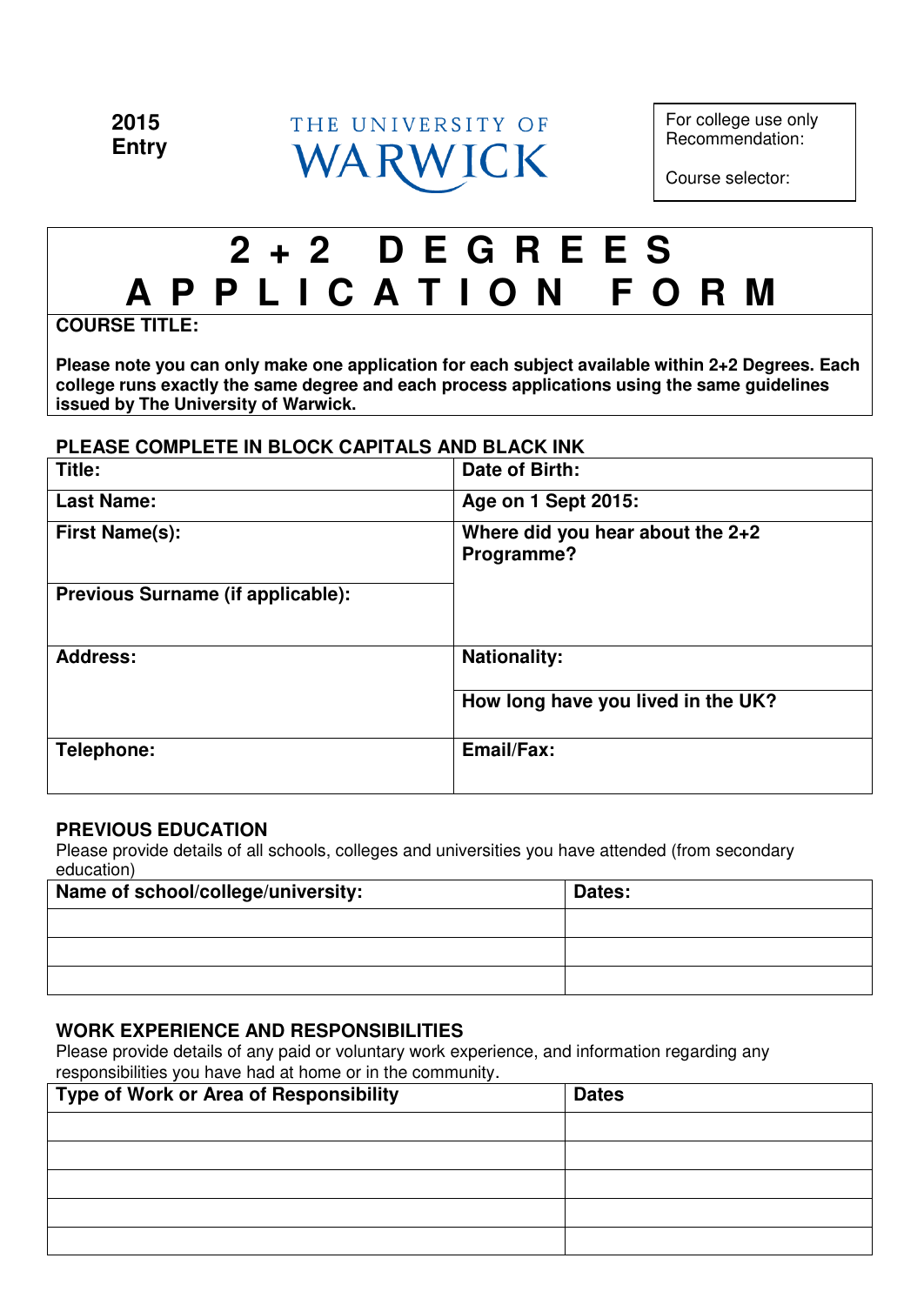# **QUALIFICATIONS**

Please list any O-levels, GCSEs or other qualifications obtained at school or college. This will help us consider the level of study skills support you may need on a 2+2 course. If you have A-levels, an Access qualification or advanced level vocational qualifications, you should discuss your application with the course leader at the college to see whether you are eligible for 2+2.

| Exam Type (eg GCSE, GNVQ, City<br>and Guilds) | <b>Subject</b> | <b>Date</b> | <b>Result/Grade</b> |
|-----------------------------------------------|----------------|-------------|---------------------|
|                                               |                |             |                     |
|                                               |                |             |                     |
|                                               |                |             |                     |
|                                               |                |             |                     |
|                                               |                |             |                     |
|                                               |                |             |                     |
|                                               |                |             |                     |
|                                               |                |             |                     |
|                                               |                |             |                     |
|                                               |                |             |                     |
|                                               |                |             |                     |

# **PERSONAL INTERESTS**

Please describe your hobbies and interests.

#### **REFERENCES**

The University requires either one academic reference (from a tutor at college or someone else who has taught you in a formal setting) or two character references from people who know you well. You should not ask a member of your family, but an employer, colleague, or other professional person would be suitable.

Please give each of your referees a copy of the enclosed reference notes. Ask your referees to put their reference in a sealed envelope, sign over the seal, and give the reference to you. Please return your completed application form along with reference(s) to Solihull College, Blossomfield Rd, Solihull, West Midlands B91 1SB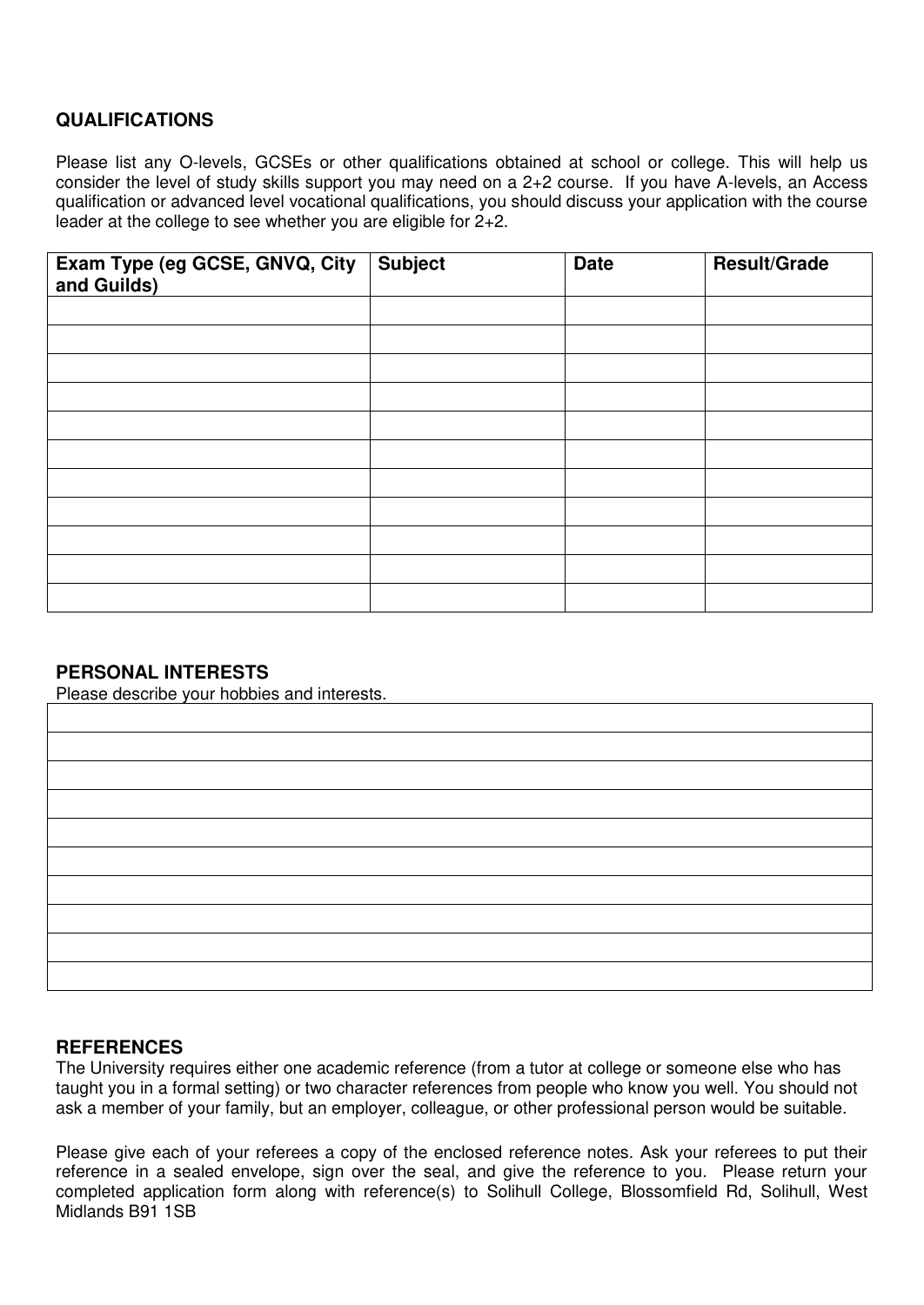# **PERSONAL STATEMENT**

Please write about 500 words explaining why you would like to study for a degree. You should cover the following themes:

- Why you have chosen this degree
- How studying for a degree will relate to your interests and/or work
- How your work or other experiences have prepared you for further study
- Which topics are of particular interest and why
- How you can demonstrate your motivation to complete a course of Higher Education
- Any reading or activity you have already undertaken in your proposed area of study

#### **Please write clearly in black ink.**

Please continue on a separate sheet if necessary and then turn over to complete the Equal Opportunities Questionnaire and Declaration.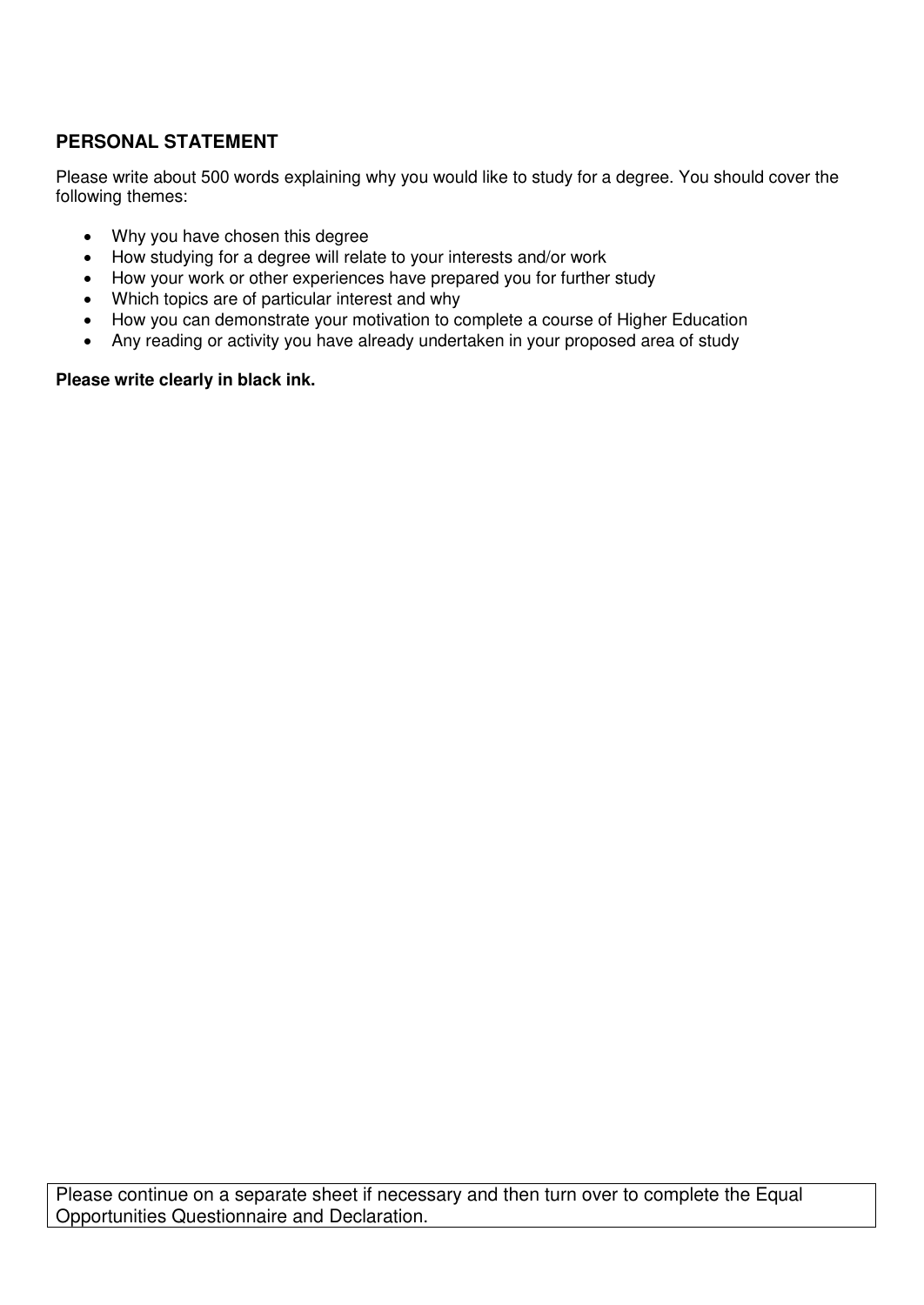## **EQUAL OPPORTUNITIES**

The University of Warwick and its partner colleges are committed to a policy of equal opportunities and will not discriminate against any applicant or student on the basis of age, gender, nationality, ethnicity or religion. Please help us to make our equal opportunities policy more effective by ticking the boxes below.

| Arab<br>Asian or Asian British-Indian<br><b>Black or Black British-African</b><br>Chinese<br>Mixed - White and Asian<br>Mixed - White and Black Caribbean<br>Other Asian background<br>Other ethnic background<br>White | □<br>□<br>$\Box$<br>$\Box$<br>$\Box$<br>$\Box$<br>$\Box$<br>$\Box$<br>П | Asian or Asian-British Bangladeshi<br>Asian or Asian British-Pakistani<br>Black or Black British-Caribbean<br>Gypsy or Traveller<br>Mixed - White and Black African<br>Not known<br>Other Black background<br>Other mixed background | □<br>□<br>$\Box$<br>□<br>□<br>□<br>$\Box$<br>$\Box$ |
|-------------------------------------------------------------------------------------------------------------------------------------------------------------------------------------------------------------------------|-------------------------------------------------------------------------|--------------------------------------------------------------------------------------------------------------------------------------------------------------------------------------------------------------------------------------|-----------------------------------------------------|
| Gender<br>Male<br>$\Box$                                                                                                                                                                                                | Female $\square$                                                        |                                                                                                                                                                                                                                      |                                                     |
| If you do not wish to disclose this information, please tick here                                                                                                                                                       |                                                                         | $\Box$                                                                                                                                                                                                                               |                                                     |
| <b>Religious Belief</b><br><b>Buddhist</b><br>Christian<br>Hindu<br>Jewish<br>Muslim<br>Sikh<br>Spiritual<br>Any other religion or belief<br><b>Information Refused</b>                                                 | □<br>$\Box$<br>□<br>$\Box$<br>$\Box$<br>□<br>□<br>□<br>$\Box$           |                                                                                                                                                                                                                                      |                                                     |
| <b>Sexual Orientation</b><br><b>Bisexual</b><br>Gay man<br>Gay woman/lesbian<br>Heterosexual<br>Other<br><b>Information Refused</b>                                                                                     | □<br>□<br>□<br>$\Box$<br>$\Box$<br>$\Box$                               |                                                                                                                                                                                                                                      |                                                     |

#### **\_\_\_\_\_\_\_\_\_\_\_\_\_\_\_\_\_\_\_\_\_\_\_\_\_\_\_\_\_\_\_\_\_\_\_\_\_\_\_\_\_\_\_\_\_\_\_\_\_\_\_\_\_\_\_\_\_\_\_\_\_\_\_\_\_\_\_\_\_\_\_\_\_\_\_\_\_\_\_\_\_\_\_\_\_ PARENTAL EDUCATION**

The following question is about your parents' level of education. This includes natural parents, adoptive parents, stepparents or guardians who have brought you up.

Do any of your parents (as defined above) have any higher education qualifications, such as a degree, diploma or certificate of higher education?

| Yes | No. | Don't know | Information refused |  |
|-----|-----|------------|---------------------|--|
|     |     |            |                     |  |

#### **ADDITIONAL NEEDS**

We welcome applications from candidates with additional needs and consider them on the same academic grounds as those of other applicants. It is helpful to know in advance if you have any special requirements and the Senior Tutor's Office will be pleased to help assess your needs (024 765 23761).

| Are you registered disabled?<br>Do you have a disability/additional needs/medical condition? |  |                                | Yes<br>Yes | □<br>□ | No<br>No |  |
|----------------------------------------------------------------------------------------------|--|--------------------------------|------------|--------|----------|--|
| If yes, please tick the relevant boxes:                                                      |  |                                |            |        |          |  |
| Autistic Spectrum Disorder                                                                   |  | Mental health difficulty       |            |        |          |  |
| <b>Blind/partially sighted</b>                                                               |  | Asperger Syndrome              |            |        |          |  |
| Deaf/hearing impairment                                                                      |  | Personal care support required |            |        |          |  |
| Wheelchair user/ mobility difficulties<br>Multiple disabilities                              |  |                                |            |        |          |  |
| Other disability                                                                             |  |                                |            |        |          |  |
| A specific learning difficulty, eg dyslexia                                                  |  |                                |            |        |          |  |
| An unseen disability (eg Diabetes, epilepsy, asthma)                                         |  |                                |            |        |          |  |
| Other additional needs (please specify below)                                                |  |                                |            |        |          |  |